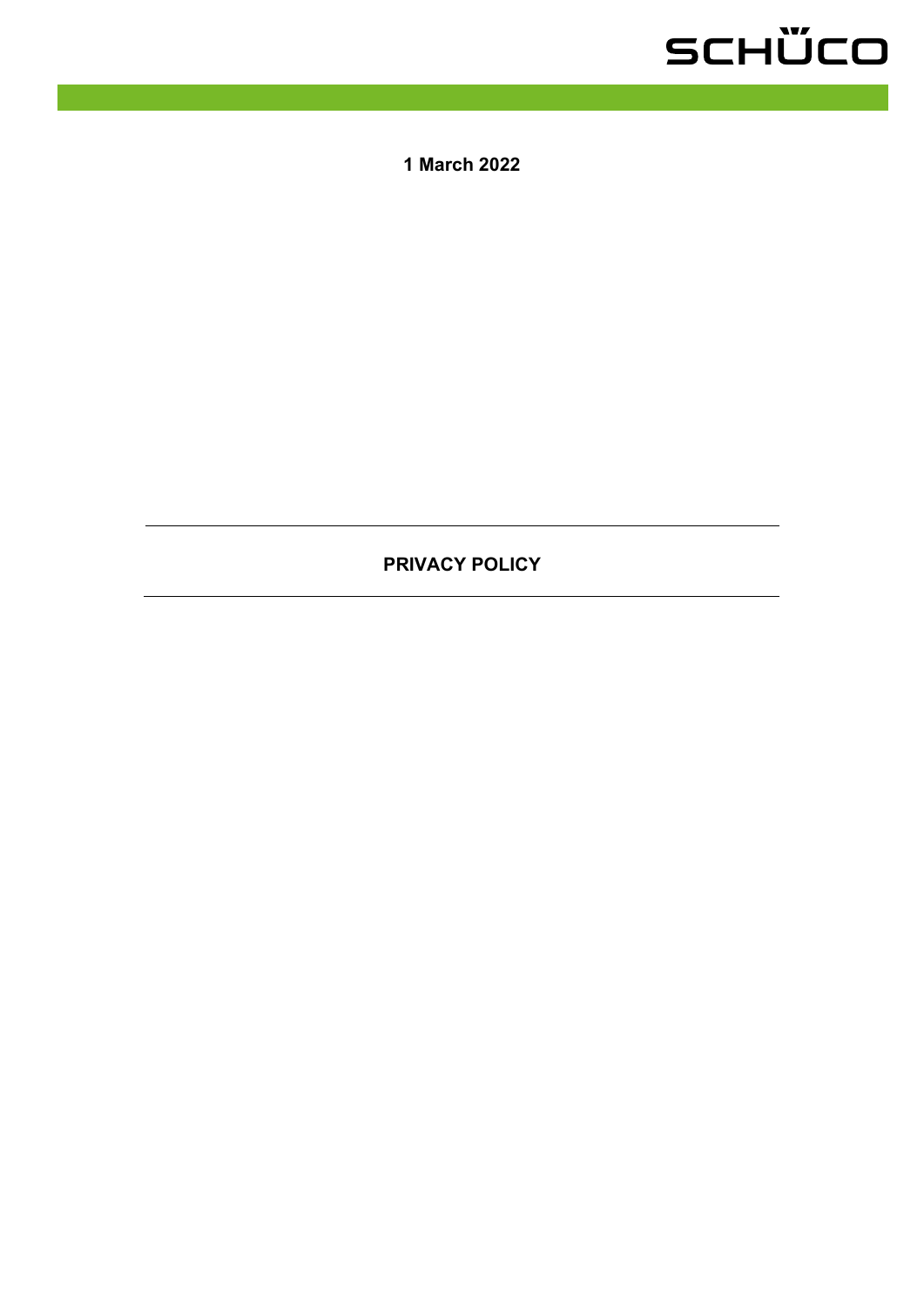We take your privacy very seriously. Please read this privacy policy carefully as it contains important information on who we are and how and why we collect, store, use and share the personal information of our customers in the UK and Ireland. It also explains your rights in relation to your personal information and how to contact us or supervisory authorities in the event you have a complaint.

We collect, use and are responsible for certain personal information about you. When we do so we are subject to the UK General Data Protection Regulation (UK GDPR). We are also subject to the EU General Data Protection Regulation (EU GDPR) in relation to goods and services we offer to individuals and our wider operations in the European Economic Area (EEA). We are responsible as 'controller' of that personal information for the purposes of those laws.

#### **Key terms**

| We, us, our                           | Schueco UK Limited a company registered in<br>England and Wales with Company Number<br>07048715 whose registered office is at<br>Whitehall Avenue, Kingston, Milton Keynes<br>MK10 0AL and our group companies |
|---------------------------------------|----------------------------------------------------------------------------------------------------------------------------------------------------------------------------------------------------------------|
| Our data protection officer           | Len Kirk                                                                                                                                                                                                       |
|                                       | mkinfobox@schueco.com                                                                                                                                                                                          |
| Personal information                  | Any information relating to an identified or<br>identifiable individual                                                                                                                                        |
| Special category personal information | Personal information revealing racial or<br>ethnic origin, political opinions, religious<br>beliefs, philosophical beliefs or trade union<br>membership                                                        |
|                                       | Genetic and biometric data                                                                                                                                                                                     |
|                                       | Data concerning health or disability, sex life<br>or sexual orientation                                                                                                                                        |

It would be helpful to start by explaining some key terms used in this policy:

#### **Personal information we collect about you**

We may collect and use the following personal information about you:

- your name and contact information, including email address and telephone number and company details
- Information to enable us to check and verify your identity, e.g. your date of birth
- your gender information, if you choose to give this to us
- location data, if you choose to give this to us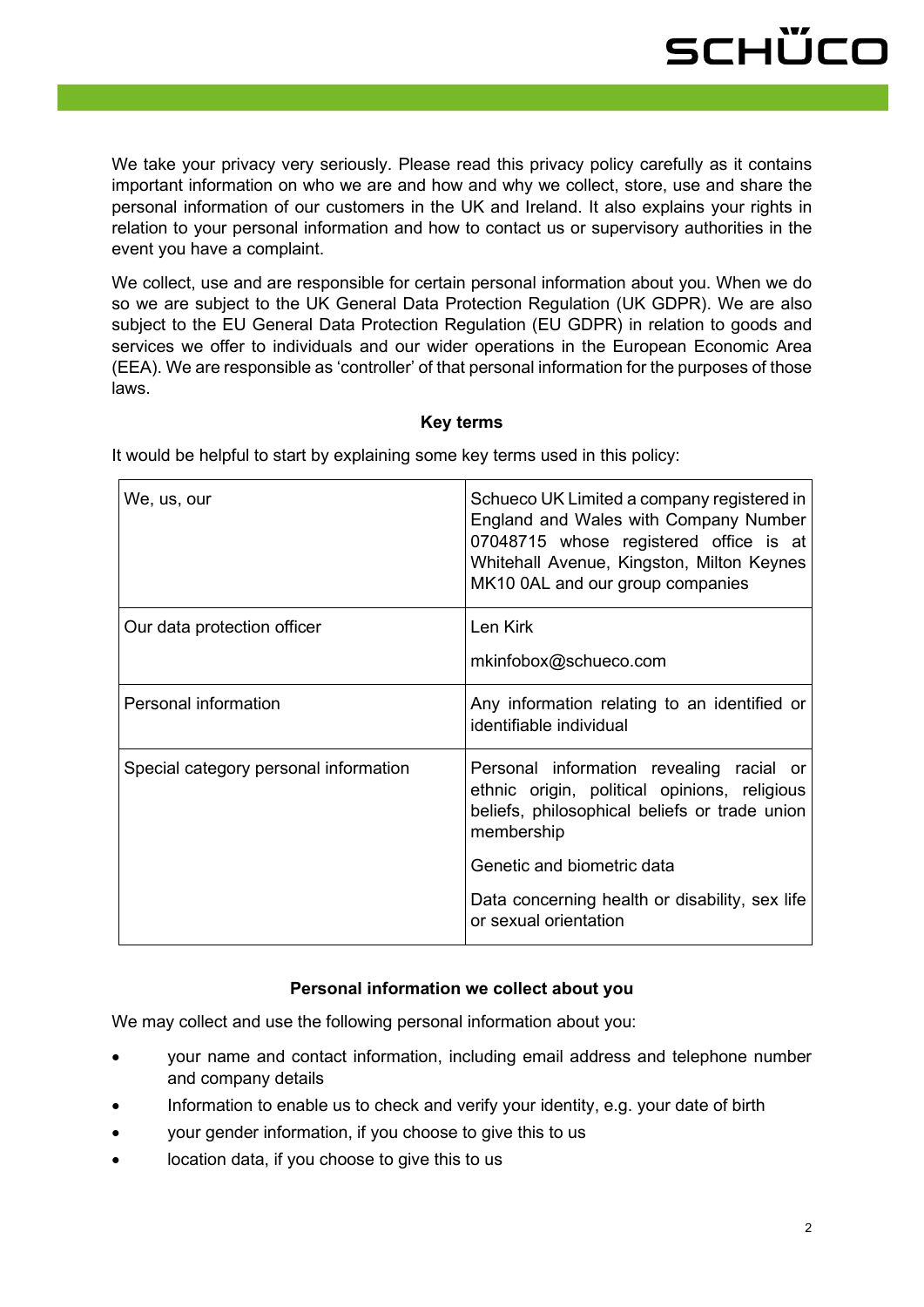# schüco

- your billing information, transaction and payment card information
- your personal or professional interests
- your contact history, purchase history and saved items
- Information about how you use our website including through Google Analytics, IT and communication systems including Agendize and Userlike
- your responses to surveys, competitions and promotions

This personal information is required to provide products and services to you. If you do not provide personal information we ask for, it may delay or prevent us from providing products or services to you.

#### **How your personal information is collected**

We collect most of this personal information directly from you—in person, by email or via our website. However, we may also collect information:

- from a third party with your consent, e.g. your bank or building society
- from cookies on our website e.g. through Google Analytics
- via our IT systems, e.g.:
	- our online booking system Agendize;
	- door entry systems and reception logs;
	- automated monitoring of our websites and other technical systems, such as our computer networks and connections; and
	- email and instant messaging systems including Userlike;

#### **How and why we use your personal information**

Under data protection law, we can only use your personal information if we have a proper reason for doing so, e.g.:

- to comply with our legal and regulatory obligations;
- for the performance of our contract with you or to take steps at your request before entering into a contract;
- for our legitimate interests or those of a third party; or
- where you have given consent.

A legitimate interest is when we have a business or commercial reason to use your information, so long as this is not overridden by your own rights and interests.

The table below explains what we use (process) your personal information for and our reasons for doing so: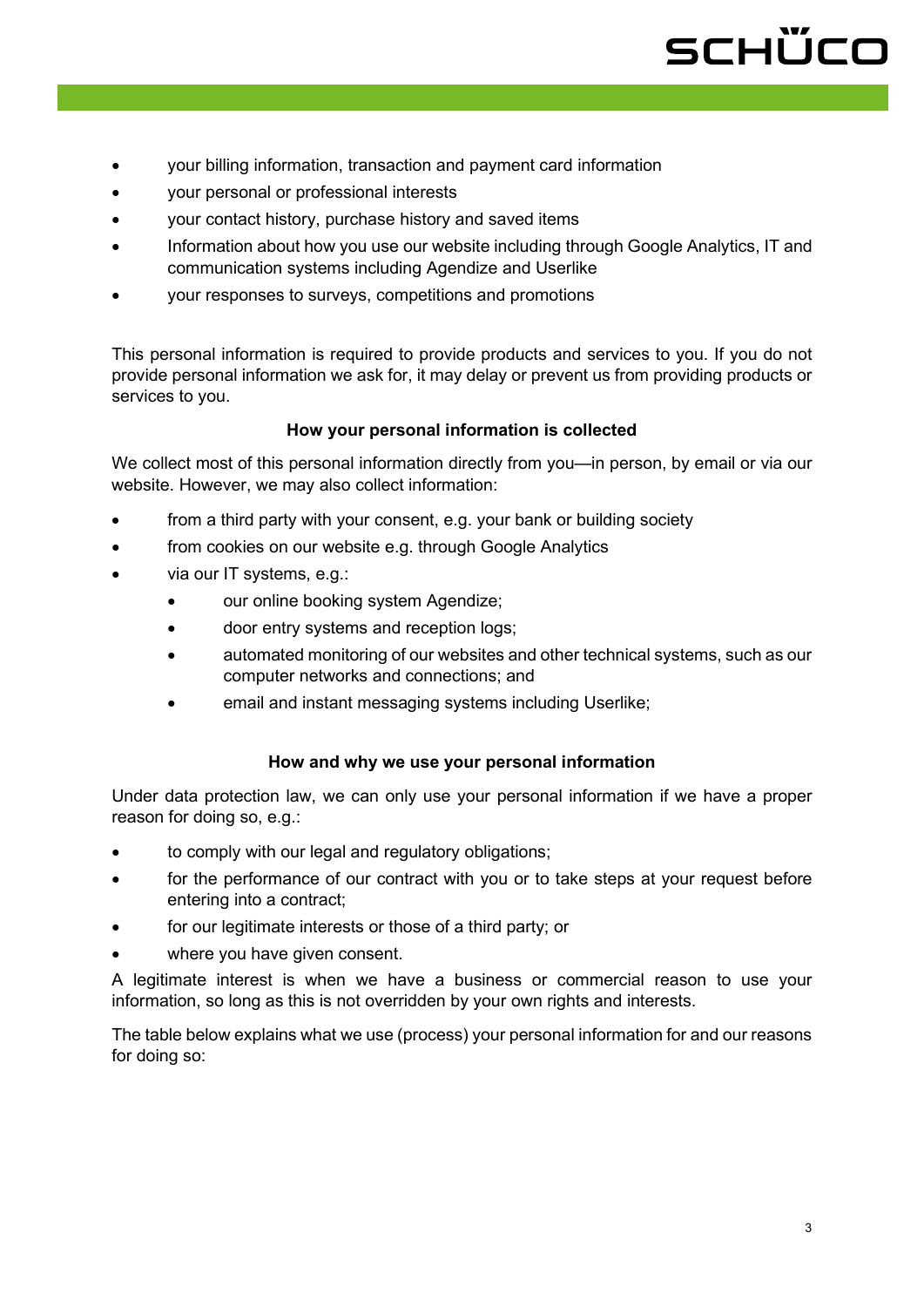# SCHÜCO

| What we use your personal information<br>for                                                                                                                                      | <b>Our reasons</b>                                                                                                                                                   |
|-----------------------------------------------------------------------------------------------------------------------------------------------------------------------------------|----------------------------------------------------------------------------------------------------------------------------------------------------------------------|
| To provide products and services to you                                                                                                                                           | For the performance of our contract with<br>you or to take steps at your request before<br>entering into a contract                                                  |
| We may save the information you provide<br>through our Agendize online booking system<br>in order to comply with Government advice<br>relating to contact tracing due to Covid-19 | To comply with our legal and regulatory<br>obligations                                                                                                               |
| To prevent and detect fraud against you.                                                                                                                                          | For our legitimate interests or those of a<br>third party, i.e. to minimise fraud that could<br>be damaging for us and for you                                       |
| Ensuring business policies are adhered to, $ $ For our legitimate interests or those of a<br>e.g. policies covering security and internet<br>use.                                 | third party, i.e. to make sure we are<br>following our own internal procedures so we<br>can deliver the best service to you                                          |
| We may save the conversation script from<br>Userlike to ensure the advice we have<br>provided you with is correct and we can refer<br>to it in the event that a claim is made.    | For our legitimate interests or those of a<br>third party to make sure we are following<br>our own internal procedures so we can<br>deliver the best service to you. |
|                                                                                                                                                                                   | To comply with our legal and regulatory<br>obligations.                                                                                                              |
| Operational reasons, such as improving<br>efficiency, training and quality control                                                                                                | For our legitimate interests or those of a<br>third party, i.e. to be as efficient as we can<br>so we can deliver the best service for you at<br>the best price      |
| Ensuring the confidentiality of commercially<br>sensitive information                                                                                                             | For our legitimate interests or those of a<br>third party, i.e. to protect trade secrets and<br>other commercially valuable information                              |
|                                                                                                                                                                                   | To comply with our legal and regulatory<br>obligations                                                                                                               |
| Statistical analysis to help us manage our<br>business, e.g. in relation to our financial<br>performance, customer base, product range<br>or other efficiency measures            | For our legitimate interests or those of a<br>third party, i.e. to be as efficient as we can<br>so we can deliver the best service for you at<br>the best price      |
| Preventing<br>unauthorised<br>access<br>modifications to systems                                                                                                                  | and   For our legitimate interests or those of a<br>third party, i.e. to prevent and detect                                                                          |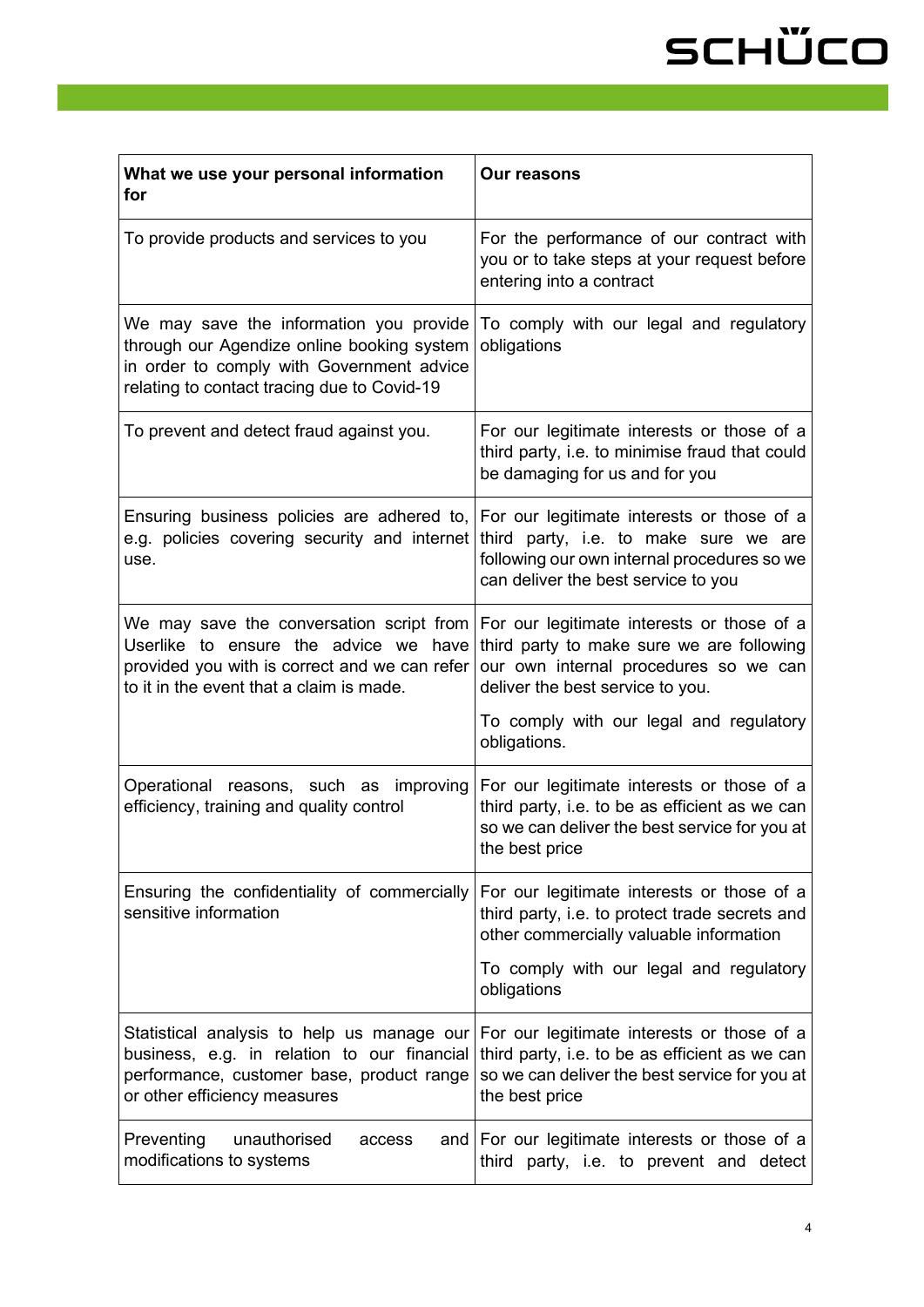# SCHÜCO

| What we use your personal information<br>for                                      | <b>Our reasons</b>                                                                                                                                                                                   |
|-----------------------------------------------------------------------------------|------------------------------------------------------------------------------------------------------------------------------------------------------------------------------------------------------|
|                                                                                   | criminal activity that could be damaging for<br>us and for you                                                                                                                                       |
|                                                                                   | To comply with our legal and regulatory<br>obligations                                                                                                                                               |
| Updating and enhancing customer records                                           | For the performance of our contract with<br>you or to take steps at your request before<br>entering into a contract                                                                                  |
|                                                                                   | To comply with our legal and regulatory<br>obligations                                                                                                                                               |
|                                                                                   | For our legitimate interests or those of a<br>third party, e.g. making sure that we can<br>keep in touch with our customers about<br>existing orders and new products                                |
| <b>Statutory returns</b>                                                          | To comply with our legal and regulatory<br>obligations                                                                                                                                               |
| Ensuring safe<br>working<br>practices,<br>staff<br>administration and assessments | To comply with our legal and regulatory<br>obligations                                                                                                                                               |
|                                                                                   | For our legitimate interests or those of a<br>third party, e.g. to make sure we are<br>following our own internal procedures and<br>working efficiently so we can deliver the<br>best service to you |
| Marketing our services to:                                                        | For our legitimate interests or those of a<br>third party, i.e. to promote our business to<br>existing and former customers                                                                          |
| existing and former customers;                                                    |                                                                                                                                                                                                      |
| —third parties who have previously expressed<br>an interest in our services;      |                                                                                                                                                                                                      |
| —third parties with whom we have had no<br>previous dealings.                     |                                                                                                                                                                                                      |
| External audits and quality checks, e.g. for the<br>audit of our accounts         | For our legitimate interests or a those of a<br>third<br>party,<br>i.e.<br>to<br>maintain<br>our<br>accreditations so we can demonstrate we<br>operate at the highest standards                      |
|                                                                                   | To comply with our legal and regulatory<br>obligations                                                                                                                                               |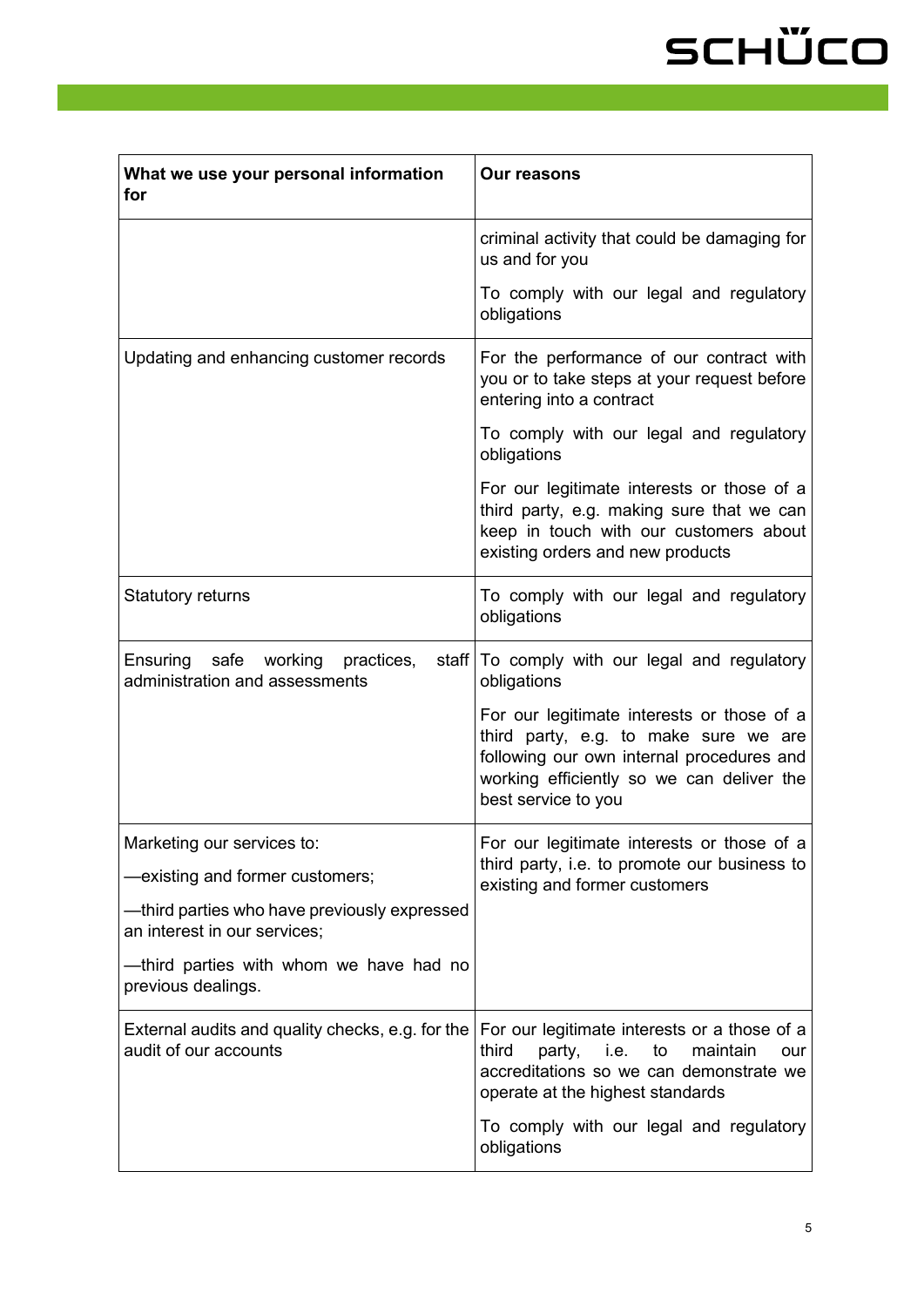### schüco

The above table does not apply to special category personal information, such as information relating to health or disability, which we will only request to ensure we can accommodate for you in the event you have mobility concerns or require assistance with access when visiting our showrooms and only process with your explicit consent.

#### **Promotional communications**

We will only use your personal information to send you our newsletter or updates (by email or post) about our products, including exclusive offers, promotions or new products and services where those products and services are similar to ones that you have bought previously or where you have expressly opted-in to receive those communications.

We have a legitimate interest in processing your personal information for promotional purposes (see above '**How and why we use your personal information**'). This means we do not usually need your consent to send you promotional communications. However, where consent is needed, we will ask for this consent separately and clearly.

We will always treat your personal information with the utmost respect and never sell or share it with other organisations outside the Schüco group for marketing purposes.

You have the right to opt out of receiving promotional communications at any time by:

- contacting us at [mkinfobox@schueco.com;](mailto:mkinfobox@schueco.com) or
- using the 'unsubscribe' link in emails

We may ask you to confirm or update your marketing preferences if you instruct us to provide further products or services in the future, or if there are changes in the law, regulation, or the structure of our business.

#### **Who we share your personal information with**

We routinely share personal information with:

- other companies within the Schüco group
- third parties we use to help deliver our products to you, e.g. payment service providers, warehouses and delivery companies;
- other third parties we use to help us run our business, e.g. marketing agencies, website hosts, Userlike hosts, Google Analytics and Agendize hosts;
- third parties approved by you, e.g. social media sites you choose to link your account to or third party payment providers; and
- our bank.

We only allow our service providers to handle your personal information if we are satisfied they take appropriate measures to protect your personal information. We also impose contractual obligations on service providers relating to ensure they can only use your personal information to provide services to us and to you. We may also share personal information with external auditors, e.g. in relation to the audit of our accounts.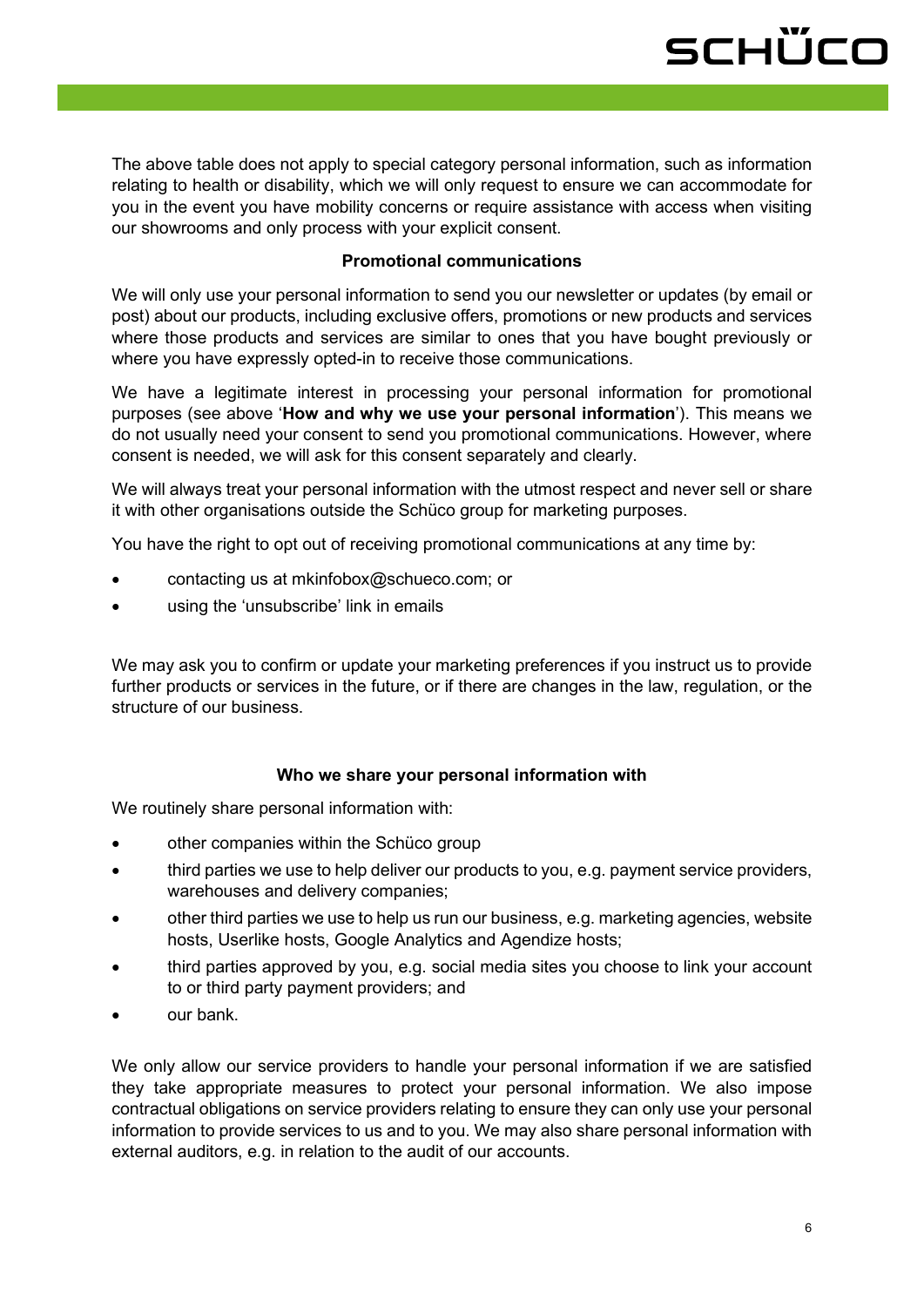We may disclose and exchange information with law enforcement agencies and regulatory bodies to comply with our legal and regulatory obligations.

We may also need to share some personal information with other parties, such as potential buyers of some or all of our business or during a re-structuring. Usually, information will be anonymised but this may not always be possible. The recipient of the information will be bound by confidentiality obligations.

#### **Where your personal information is held**

Information may be held at our offices and those of our group companies, third party agencies, service providers, representatives and agents as described above (see above: '**Who we share your personal information with**').

Some of these third parties may be based outside the UK or European Economic Area. For more information, including on how we safeguard your personal information when this occurs, see below: '**Transferring your personal information out of the UK and EEA**'.

#### **How long your personal information will be kept**

We will keep your personal information while you have an account with us or we are providing products or services to you. Thereafter, we will keep your personal information for as long as is necessary:

- to respond to any questions, complaints or claims made by you or on your behalf;
- to show that we treated you fairly;
- to keep records required by law.

We will retain the information provided through Agendize for three months.

We will retain the conversation scripts from Userlike chats for 12 months.

We will retain anonymised Google Analysis Cookies no longer than is necessary.

We will not retain your personal information for longer than necessary for the purposes set out in this policy. Different retention periods apply for different types of personal information.

When it is no longer necessary to retain your personal information, we will delete or anonymise it.

#### **Transferring your personal information out of the UK and EEA**

To deliver services to you, it is sometimes necessary for us to share your personal information outside the UK and/or European Economic Area (EEA), e.g.:

- with your and our service providers located outside the UK/EEA;
- if you are based outside the UK/EEA;
- where there is an international dimension to the services we are providing to you.

These transfers are subject to special rules under European and UK data protection law. This means we can only transfer your personal information to a country or international organisation outside the UK/EEA where: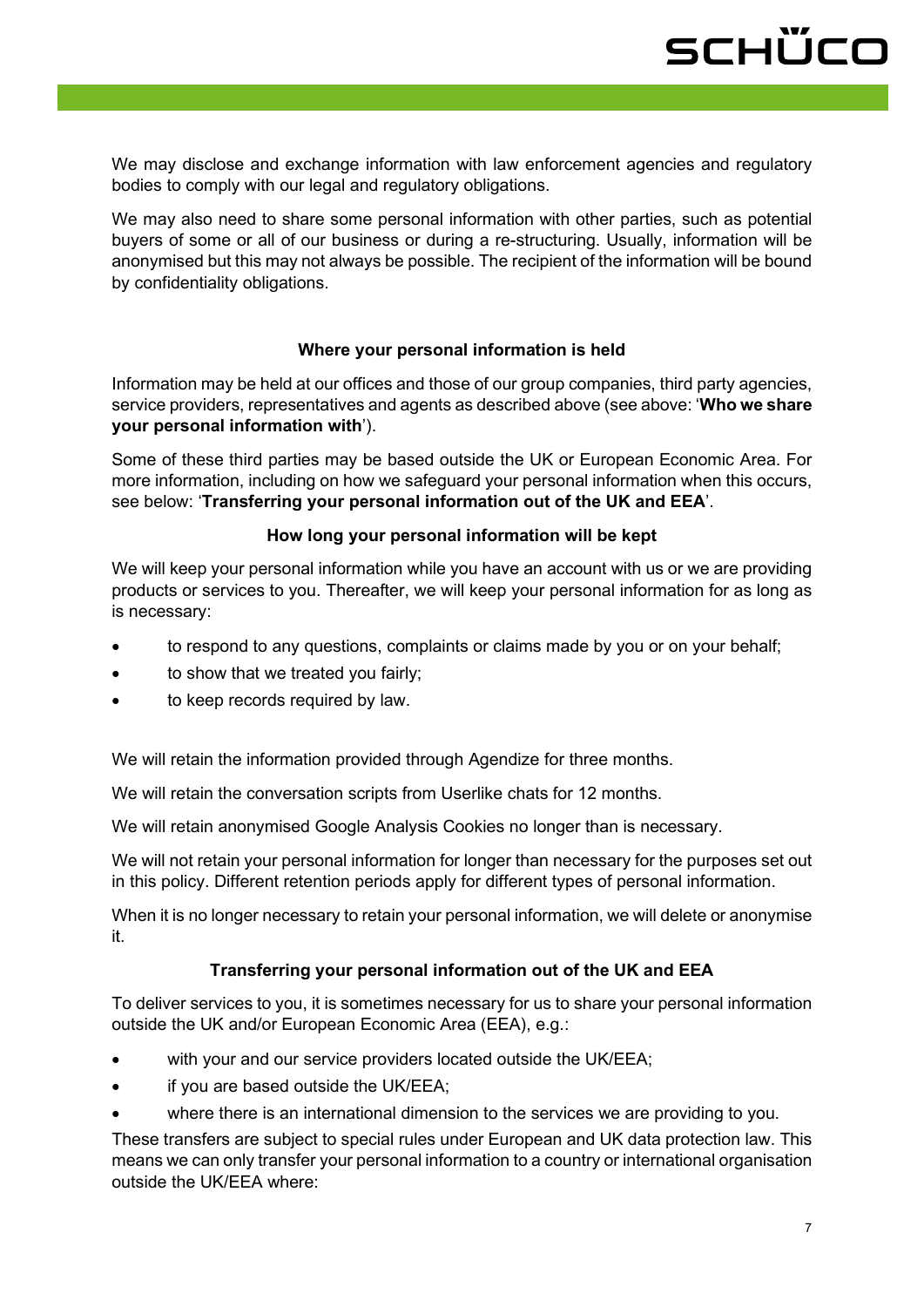- the UK government or, where the EU GDPR applies, the European Commission has decided the particular country or international organisation ensures an adequate level of protection of personal data (known as an 'adequacy decision') ; or
- there are appropriate safeguards in place, together with enforceable rights and effective legal remedies for data subjects; or
- a specific exception applies under data protection law

These are explained below.

#### **Adequacy decision**

We may transfer your personal data to certain countries, on the basis of an adequacy decision. These include:

- all European Union countries, plus Iceland, Liechtenstein and Norway (collectively known as the 'EEA');
- Gibraltar; and
- Andorra, Argentina, Canada, Faroe Islands, Guernsey, Israel, Isle of Man, Japan, Jersey, New Zealand, Republic of Korea, Switzerland and Uruguay.

The list of countries that benefit from adequacy decisions will change from time to time. We will always seek to rely on an adequacy decision, where one exists.

Other countries we are likely to transfer personal information to may not have the benefit of an adequacy decision. This does not necessarily mean they provide inadequate protection for personal information, but we must look at alternative grounds for transferring the personal information, such as implementing safeguards or relying on an exception, as explained below.

#### **Transfers with appropriate safeguards**

We may transfer your data to a third country on this ground where we are satisfied the transfer complies with data protection law, appropriate safeguards are in place, and enforceable rights and effective legal remedies are available for data subjects.

The safeguards will usually include using legally-approved standard data protection contract clauses.

#### **Transfers under an exception**

In the absence of an adequacy decision or appropriate safeguards, we may transfer personal information to a third country or international organisation where an exception applies under relevant data protection law, e.g.:

- you have explicitly consented to the proposed transfer after having been informed of the possible risks;
- the transfer is necessary for the performance of a contract between us or to take precontract measures at your request;
- the transfer is necessary for a contract in your interests, between us and another person; or
- the transfer is necessary to establish, exercise or defend legal claims

We may also transfer information for the purpose of our compelling legitimate interests, so long as those interests are not overridden by your interests, rights and freedoms. Specific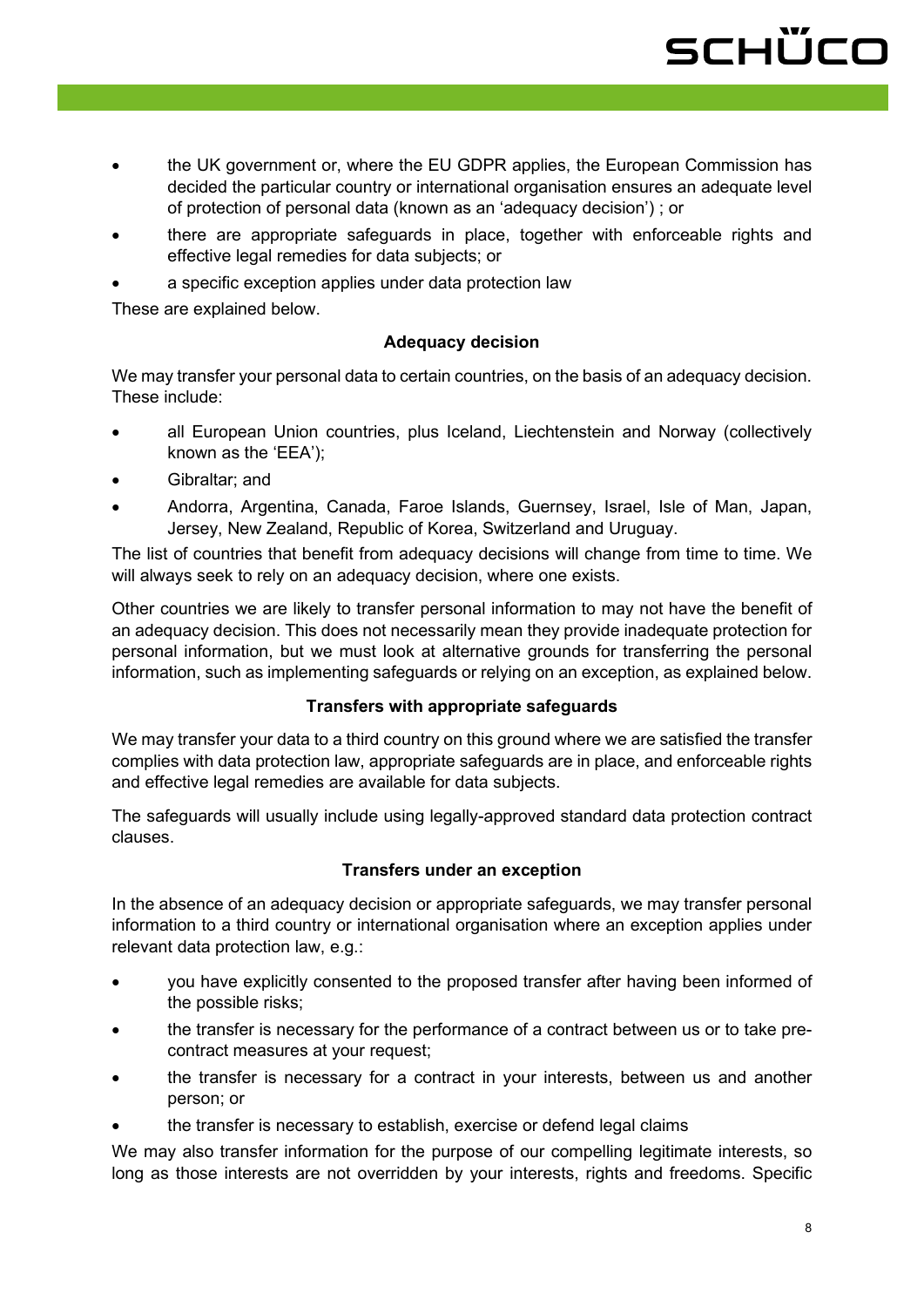conditions apply to such transfers and we will provide relevant information if and when we seek to transfer your personal information on this ground.

#### **Further information**

If you would like further information about data transferred outside the UK or EEA, please contact our Data Protection Officer (see 'How to contact us' below).

#### **Your rights**

You have the following rights, which you can exercise free of charge:

| Access                                                       | The right to be provided with a copy of your<br>personal information (the right of access)                                                                                                                                                                                                                        |
|--------------------------------------------------------------|-------------------------------------------------------------------------------------------------------------------------------------------------------------------------------------------------------------------------------------------------------------------------------------------------------------------|
| Rectification                                                | The right to require us to correct any<br>mistakes in your personal information                                                                                                                                                                                                                                   |
| To be forgotten                                              | The right to require us to delete your<br>personal information-in certain situations                                                                                                                                                                                                                              |
| Restriction of processing                                    | The right to require us to restrict processing<br>of your personal information-in certain<br>circumstances, e.g. if you contest the<br>accuracy of the data                                                                                                                                                       |
| Data portability                                             | The right to receive the personal information<br>you provided to us, in a structured,<br>commonly used and machine-readable<br>format and/or transmit that data to a third<br>party-in certain situations                                                                                                         |
| To object                                                    | The right to object:<br>-at any time to your personal information<br>being processed for direct<br>marketing<br>(including profiling);<br>-in certain other situations to our continued<br>processing of your personal information, e.g.<br>processing carried out for the purpose of our<br>legitimate interests |
| Not to be subject to automated individual<br>decision making | The right not to be subject to a decision<br>based solely on automated processing<br>(including profiling) that produces legal<br>effects<br>concerning you<br>similarly<br>or<br>significantly affects you                                                                                                       |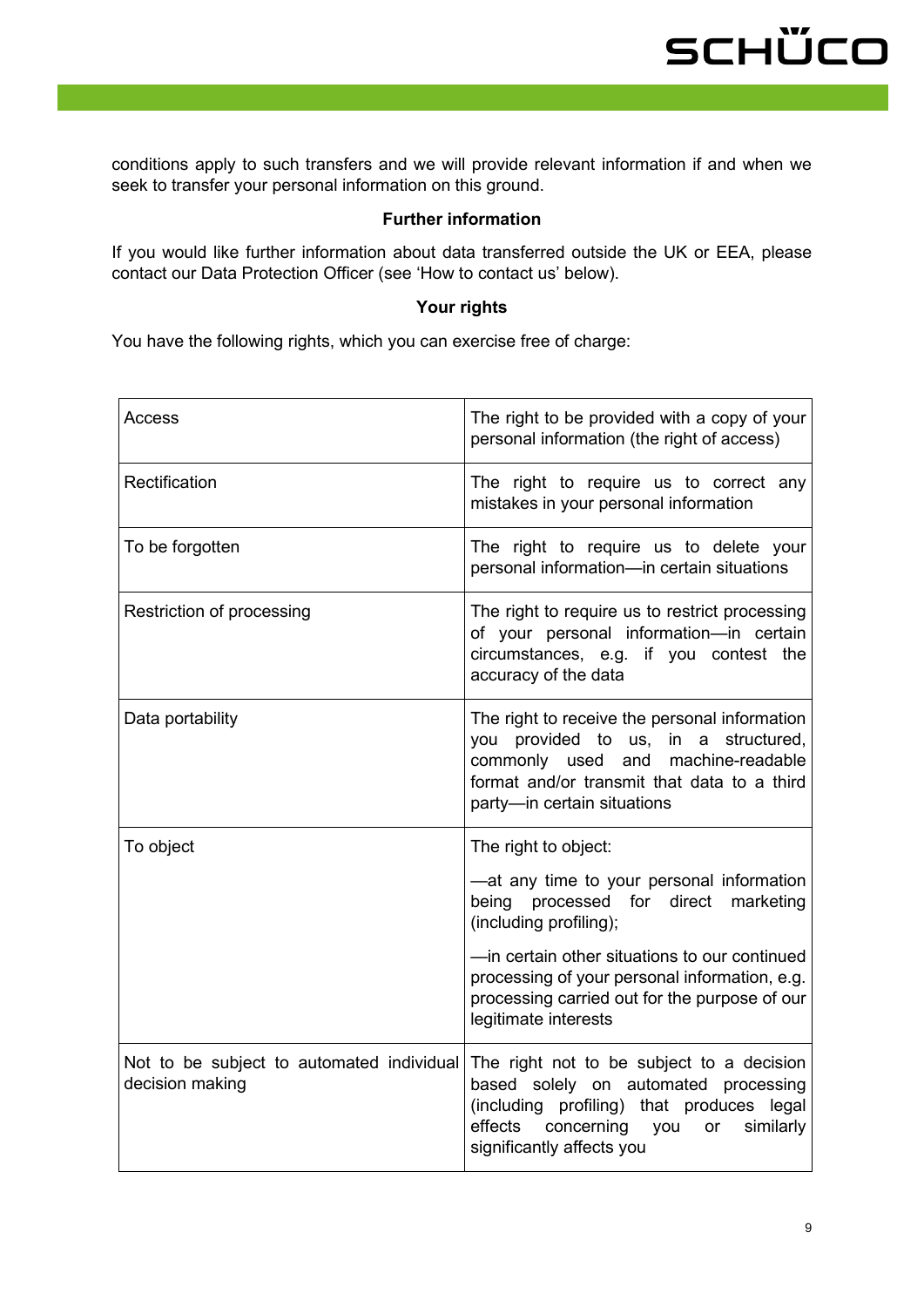For further information on each of those rights, including the circumstances in which they apply, please contact us or see the Guidance from the UK Information Commissioner's Office (ICO) on individuals' rights under the General Data Protection Regulation.

If you would like to exercise any of those rights, please:

- email, call or write to our Data Protection Officer—see below: '**How to contact us**'; and
- let us have enough information to identify you e.g. your full name, address and order number;
- let us have proof of your identity and address (a copy of your driving licence or passport and a recent utility or credit card bill); and
- let us know what right you want to exercise and the information to which your request relates.

#### **Keeping your personal information secure**

We have appropriate security measures to prevent personal information from being accidentally lost, or used or accessed unlawfully. We limit access to your personal information to those who have a genuine business need to access it. Those processing your information will do so only in an authorised manner and are subject to a duty of confidentiality.

We also have procedures in place to deal with any suspected data security breach. We will notify you and any applicable regulator of a suspected data security breach where we are legally required to do so.

#### **How to complain**

We hope that we can resolve any query or concern you may raise about our use of your information.

The General Data Protection Regulation also gives you right to lodge a complaint with a supervisory authority, in particular in the European Union (or European Economic Area) state where you work, normally live or where any alleged infringement of data protection laws occurred. The supervisory authority in the UK is the Information Commissioner who may be contacted at https://ico.org.uk/concerns or telephone: 0303 123 1113.

#### **Changes to this privacy policy**

This privacy notice was published on 26 November 2020 and last updated on 1 March 2022.

We may change this privacy notice from time to time—when we do we will inform you via our website.